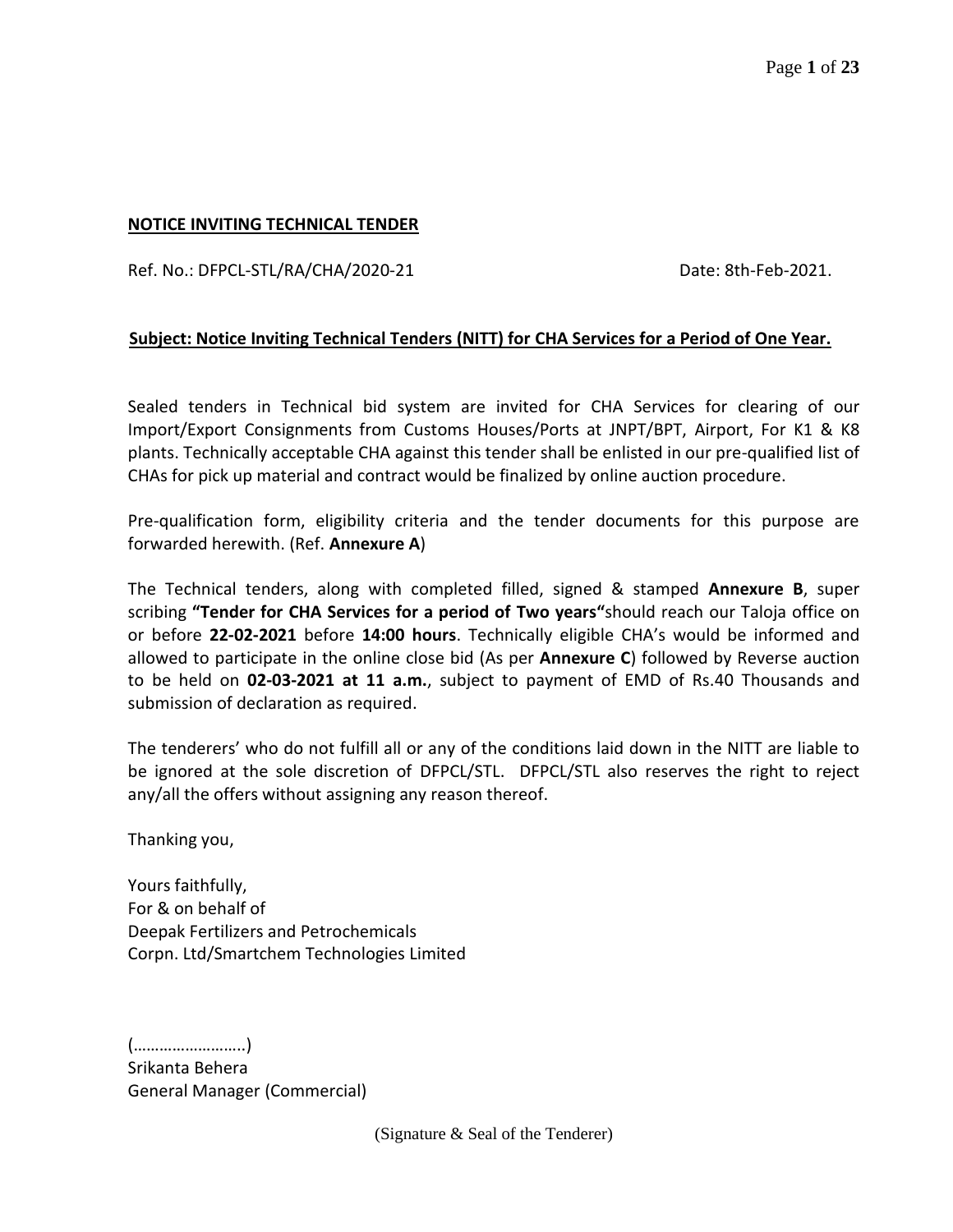#### **DEEPAK FERTRILISERS & PETROCHEMICALS CORPORATION LIMITED**

#### **Tender No: DFPCL-STL/RA/CHA/2020-21 Date: 8th, Feb 2021.**

#### **Technical Tenders (NITT) for CHA Services for a Period of One Year.**

| 1. Closing date & time                      | 22-02-2021; 14:00 Hours                                                                 |
|---------------------------------------------|-----------------------------------------------------------------------------------------|
| 2. Tenders to be submitted to<br>$\sim$ 100 | <b>General Manager (Commercial)</b><br>DFPCL/STL<br>Plot K-1-8 Taloja Ind. Area. Taloja |
| 3. Place of receipt and opening of bids:    | DFPCL/STL - Taloja works                                                                |

Bids received after the closing date and time will not be considered. DFPCL/STL will, in no way be responsible for the bids/offers received late for whatsoever reasons.

However, in case of any help / clarification regarding this tender document, you may contact any one of the following officials:

| Name-Chandrakant Kale            | Name- Chetan Pawar                 |
|----------------------------------|------------------------------------|
| Designation-DGM-(Purchase)       | Designation-Sr. Manager (Purchase) |
| Contact No. - 9930750971         | Contact No.- 8108930909            |
| Email-chandrakant.kale@DFPCL.com | Email-chetan.pawar@DFPCL.com       |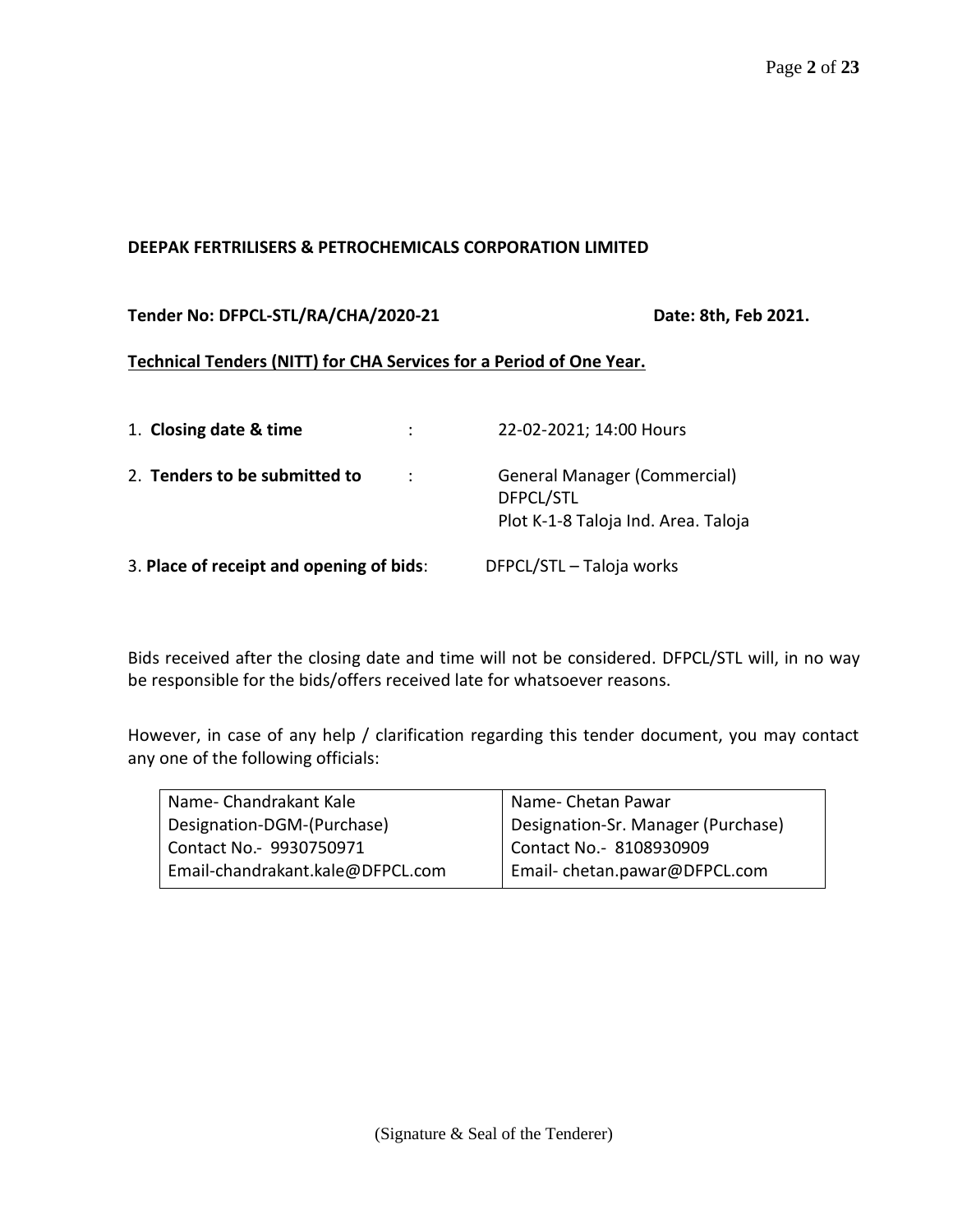## **4.0 Scope of Work:**

During the period of this contract, the CHA shall carry out following services/responsibilities for DFPCL/STL, but scope is not limited to the following:

- 4.1 Collection of necessary documents from our works at Taloja or any place in Mumbai referred by us pertaining to our imported cargoes for marine / air.
- 4.2 To process the documents for advance noting on non-negotiable documents / negotiable documents.
- 4.3 Preparation of Indemnity Bond in case of non-availability of negotiable documents and processing the same through shipping agent.
- 4.4 Processing documents with Customs, Port Trust Authorities, Octroi, Shipping Agent etc., for clearance/approval of imported consignments upon receipt of Non-negotiable / negotiable documents or Indemnity Bond, which is applicable.

4.5 Co-ordination with CHA, collection of documents from their office, Payment of freight charges, collection of D.O. etc.

4.6 Assessing the commodity under Correct Tariff Heading, availing of duty benefit, exemption if any.

4.7 Arranging unloading of cargo from the ship (or barges if applicable) destuffing of LCL / FCL Containers, ODC Cargo and arranging Customs examination as per procedure for clearing of cargoes.

4.8 The scope also includes sorting, tracing of cargo whenever required lot inspection and weighment. as and when and if applicable.

4.9 Obtaining short landing certificate / non-delivery certificate if applicable.

4.10 Arranging Security services at Docks, if required.

4.11 To send us the daily progress sheet giving the status of clearance.

4.12 Repairs to packages, re-examination of additional packages examination, BPT Gate and shed opening, P.O escort, lashing and fixing, arranging survey and any other services not referred to, but required / necessary in order to clear the cargo.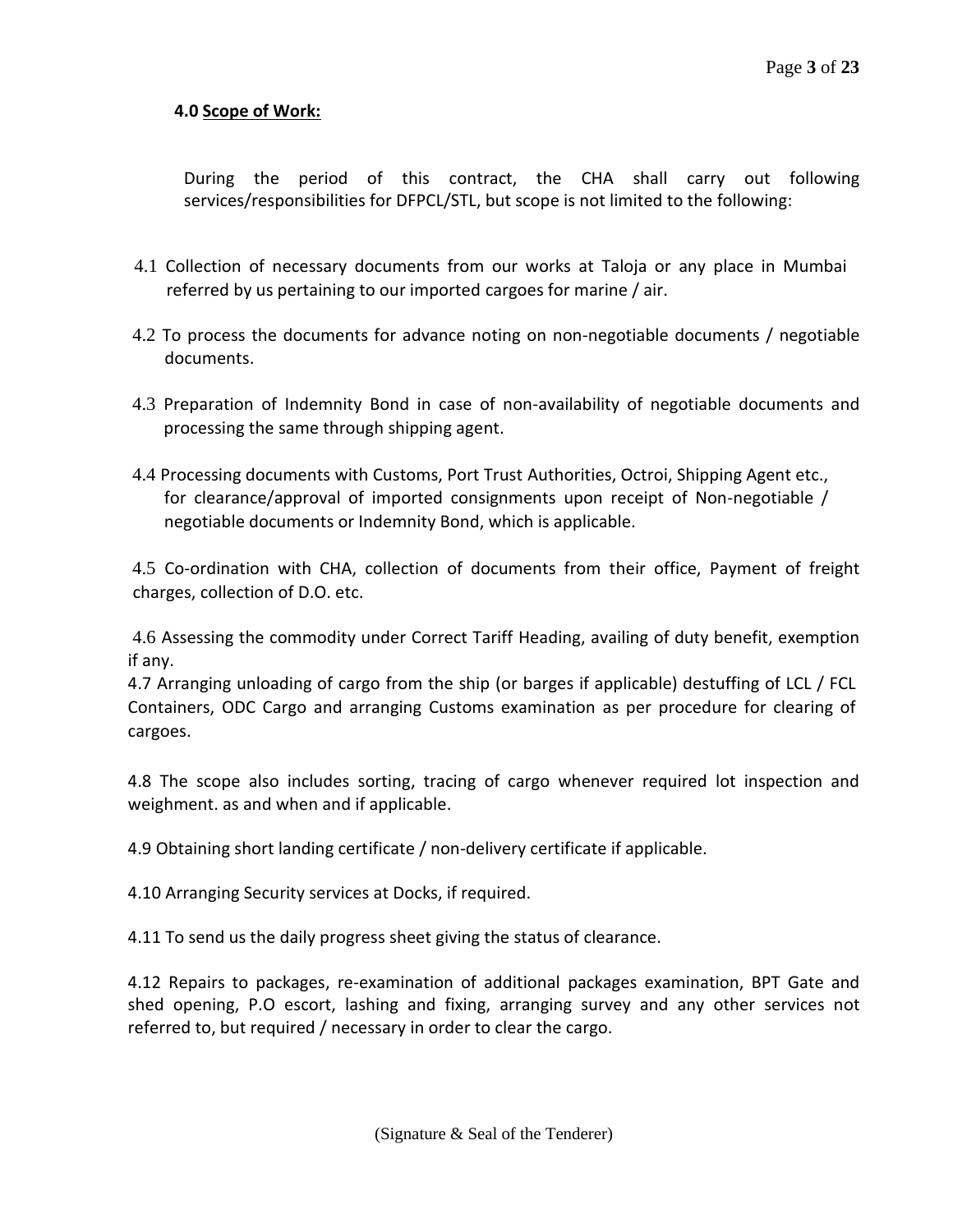- 5.0 RATES: It has to be filled in Annexure C & D.
- 5.1 Charges for the following shall be paid at actual on production of necessary receipt for the same:
	- l . Custom duty
	- 2. BPT Charges
	- 3. Octroi Charges
	- 4 Customs / BPT Overtime
	- 5.Crane and Forklift charges
	- 6.General averages
	- 7.Expenses for escorting Bond Cargo
	- 8.Landing charges and Labour railway siding charges
	- 9.Barrage Hire
	- 10.Repairs
	- 11. Packing and Lashing wagon charges
	- 12.Dock measurement fees
	- 13. Lorry and Steamer's freight
	- 14. Transportation charges
	- 15.Shipping Agent charges
	- 16.Labour Charges
	- 17.Survey Fees
	- 18.Stamp Duty Charges
	- 19.Any other charges of direct expenditure payable on our behalf will be reimbursed on documentary evidence.

#### B) CLEARING OF EXPORT CONSIGNMENTS FOR REPAIRS

#### SCOPE OF SERVICES:

6.1 Arranging export of Second hand Machinery or parts for repairing reconditioning. refining etc.

- 6.2 Collection of necessary documents from our office at Taloja or any place in Mumbai referred by us pertaining to our export cargo.
- 6.3 To obtain Bank/ RBI or any other approval required for export.
- 6.4 To arrange transport from our Works at Taloja or any other place, where export cargo has been stored to port.
- 6.5 To comply 'N' Form formalities for octroi purpose.
- (Signature & Seal of the Tenderer) 6.6 To process documents with customs / ports.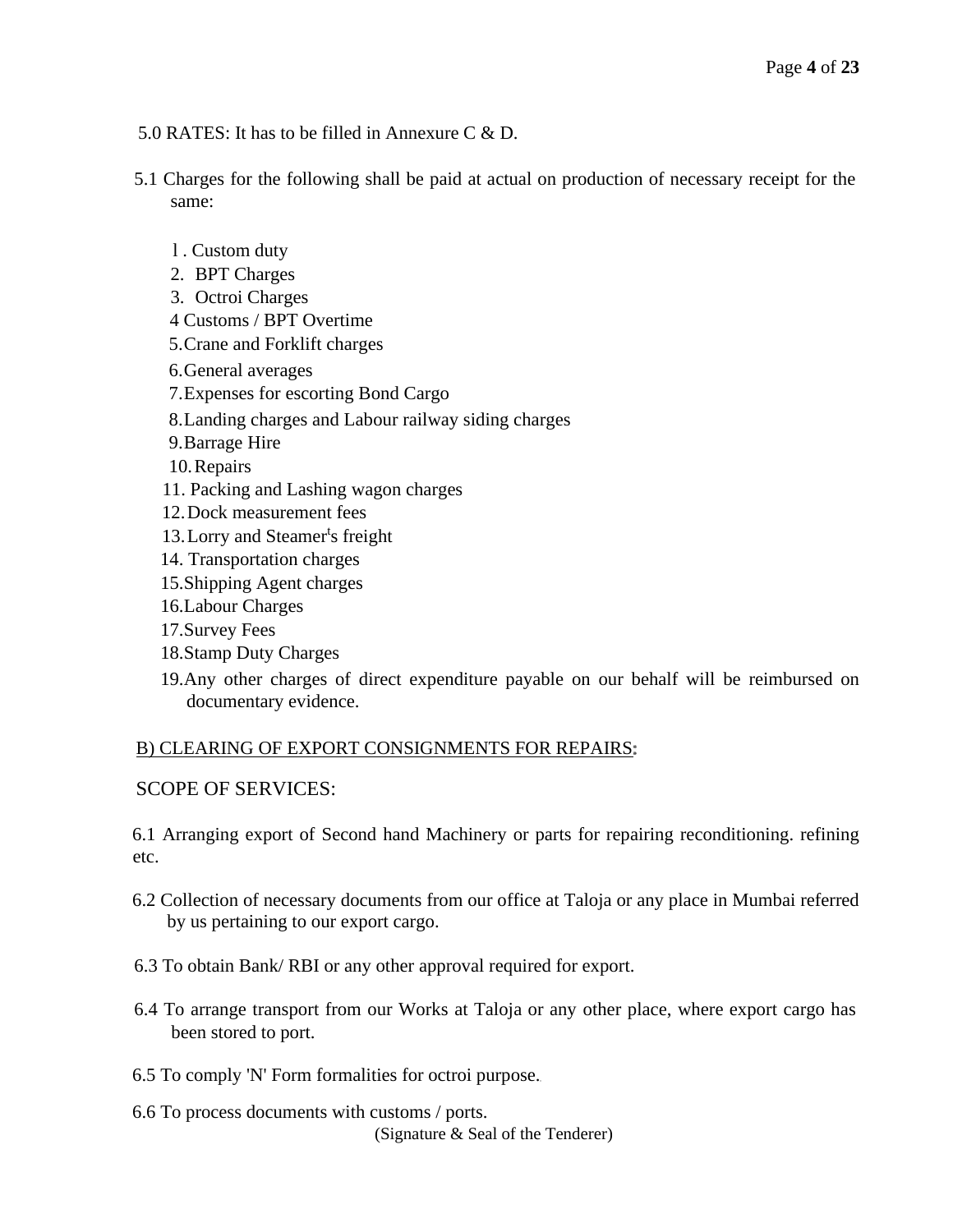- 6.7 To arrange for carting export cargo with Shipping Co. and Port.
- 6.8 Repair of package, weighment, examination at Port Gate and Custom examination and arranging identification work for reimport after repairs.
- 6.9 Arranging Survey and Security, if required.
- 6.10 Arranging payment of wharfage, Port charges, Shippers Co., charges or any other charges.
- 6.11 Obtain original Bills of Lading from Shipping Co.
- 6.12 To forward all related documents immediately after the export consignment left the port.
- 6.13 Any other formalities which is necessary for export of Second-hand goods for repairs / reconditioning etc.

### 7.0 PAYMENT TERMS

8.1 Payment shall be released within 30 days on clearing of the consignment and submission of your invoice for the scope of services mentioned annexure A. Payment shall be released by RTGS. Successful CHA agnecy shall provide the requisite details of their Account No., Name & Branch code of Bank, Acceptance/request for release of payment by ECS/EFT, to the Finance Dept.

#### 8.0 INVOICING

- 8.1 All your invoices for payment to be submitted at our Taloja works along with following documents.
	- a) Bill of Entry [Shipping bills (all copies) duly attested by customs
	- b) All Bill receipts in original for any amount paid to customs
	- c) Bill / Receipt in original for amount paid to customs
	- d) All other reimbursable receipts / Bills in original.
	- e) All shipping documents duly attested by customs like commercial invoice, test certificates, Bill of Lading / Air Way Bill etc.

10.0 Duration & validity of contract :

10.1 The period of contract shall be One (2) years from the date of award of contract. However, the company may terminate the contract earlier without any notice if in the opinion of the Company the performance of the CHA is not satisfactory.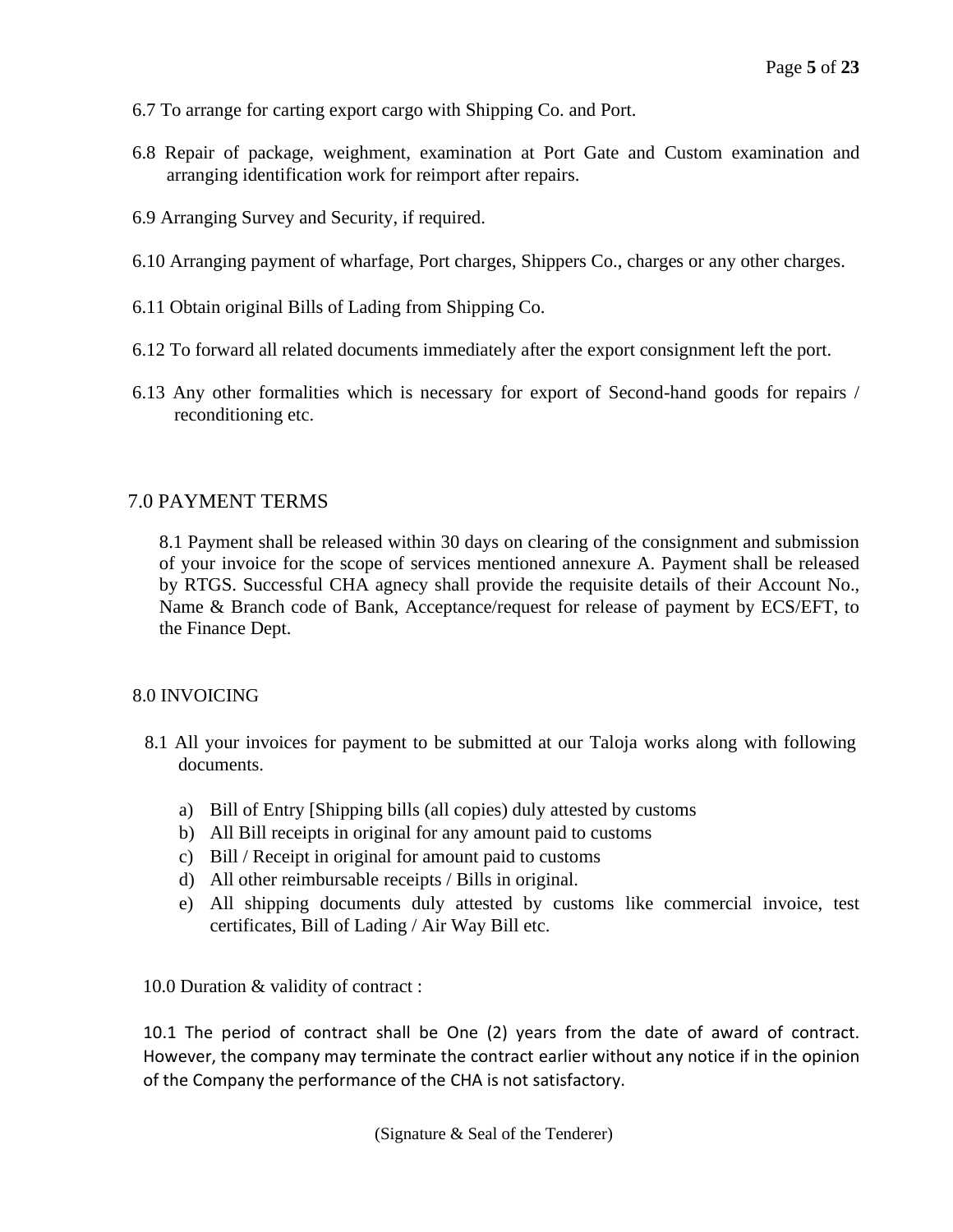10.2 The period of contract may be extended for three (03) months at the sole discretion of DFPCL/STL.

10.3 The rates quoted shall be firm during the entire period of the contract and no escalation, whatsoever, on any account would be considered.

- 11.0. Commencement of work: The CHA shall start his work from April 01, 2021.
- 12.0. Volume of work:

No guarantee can be given as to any definite volume of work that will be entrusted to the CHA at any time or during the period of the contract. The nos. of transaction may decrease / Increase depending upon the requirement of materials at our Taloja plant and other factors whatsoever. DFPCL/STL does not guarantee for any minimum quantity & there shall be no liability whatsoever on DFPCL/STL.

- 13.0. Conditional Offer: Conditional offers will not be accepted under any circumstances.
- 14.0 Eligibility Criteria**:-**
- 14.1-
	- (a) CHA black listed by DFPCL/STL / Other Public Sector Undertakings / Co-operative Sector **OR** CHA de-listed by the above-referred Organizations in the last two years shall not be considered. **(Tenderer has to submit an undertaking as per Annexure "A").**
	- (b) Only one Company out of Sister concerns under the same management / group/ proprietor/ partners or having any other common criteria shall be considered for prequalification. **(Tenderer has to submit an undertaking as per annexure "B")**
	- (c) The CHA (s) shall have minimum solvency of Rs.10.00 lakh and latest certificate from any Nationalized/Scheduled Bank except Rural/Co-operative Bank has to be enclosed with request.
	- (f) CHA should have valid license.

## **Documentary evidence in support of above to be submitted along with offer.**

- (g) CHA shall also furnish details as per **Annexure-A**, along with supporting documents.
- 14.2 Technically acceptable CHA pre-qualification will be valid for a period of two years, which will be at the sole discretion of DFPCL/STL. Pre-qualification is no guarantee for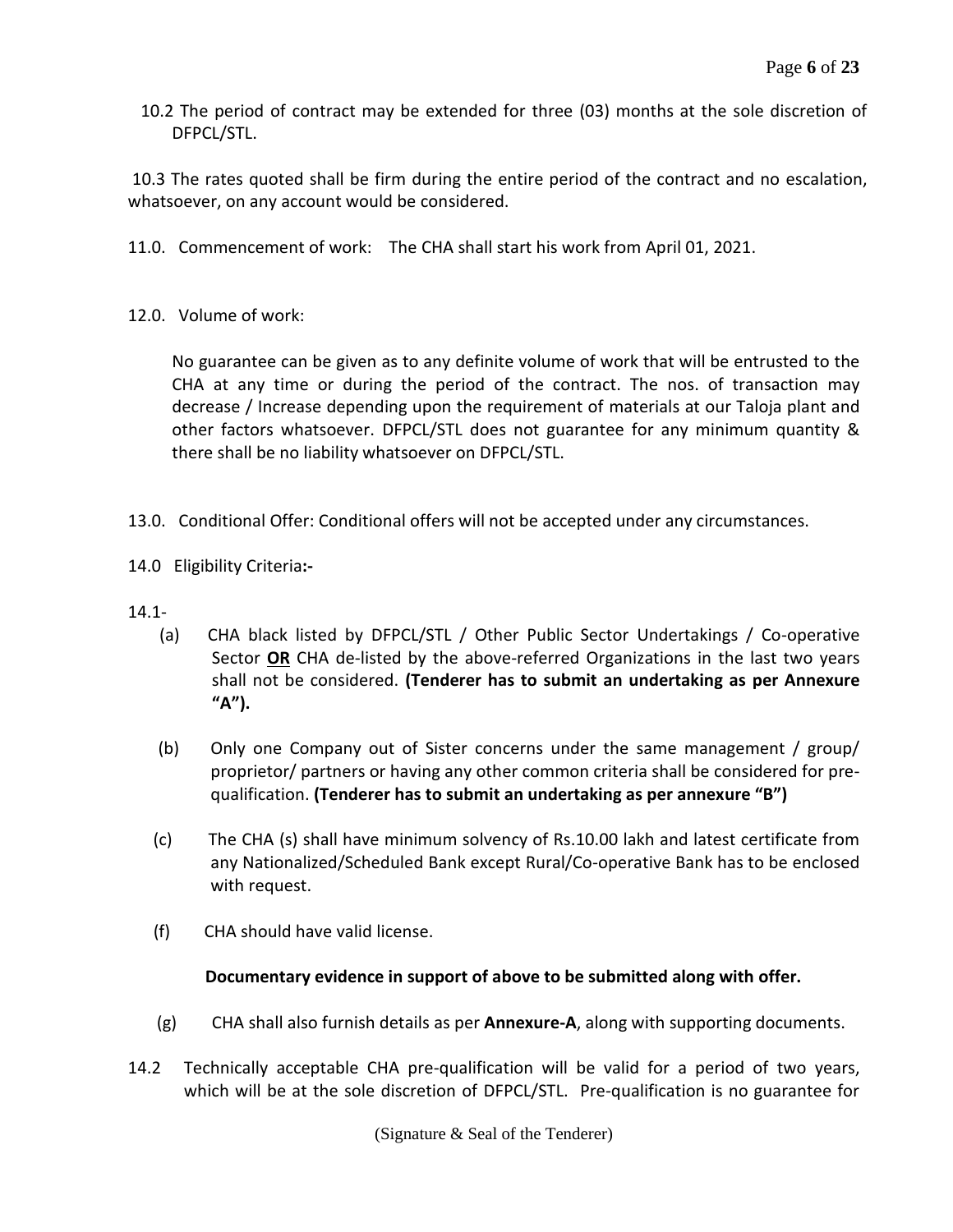award of contract. Contract will be awarded to the CHAs based on the result of the online auction.

14.3 Tenderer must satisfy himself completely regarding terms & conditions of the tender, scope of work and working conditions at the units and get clarification, if any, before submitting the tender.

14.4 Party shall not refuse to provide any other information, clarifications or documents, if required by DFPCL/STL during currency of the contract.

### 15.0 GENERAL TERMS & CONDITONS

15.1 SUBMISSION OF TENDERS:

### **1.0 General conditions: -**

- 1. No oral, telephonic, telex, fax email, or telegraphic tenders or modification thereof will be entertained.
- 2. For submission of tenders, this tender consists of:
	- a) Technical bid

The Technical tenders, along with completed filled, signed & stamped Annexure: A & B, superscribing **"Tender (NITT) for CHA Services for a period of Two years"** should reach our Taloja office on or before **22.02.2021 before 14:00 hours.**

## **Envelope No.1:** To be superscripted **"Tender (NITT) for CHA Services for a Period of Two Years "**and to contain the following documents:

- a) Signed copies of complete tender documents. Each copy of these documents should be signed by CHA in token of acceptance of our terms and conditions.
- b) Duly completed and signed Annexure-'A','B','D' & 'D', along with supportive documents.

The acceptable and eligible CHA would be informed and allowed to participate in the online auction by virtue of fulfillment of the online auction requirements. .

1.2 DECLARATION OF CHA RELATIONS WITH DFPCL/STL EMPLOYEES: Should a CHA have a relation or in the case of a firm, one or more of its partners a relation or relations employed in DFPCL/STL or in case of company any of its official or relations employed in DFPCL/STL, the authority inviting tenders shall be informed in writing of the fact at the time of submission of the tender. If so, the name, designation, department and Employee Number of such employees be indicated failing which DFPCL/STL may in its sole discretion reject the tender or rescind the contract. If any ex- employee(s) of DFPCL/STL is/are employed, with the CHA (s), name,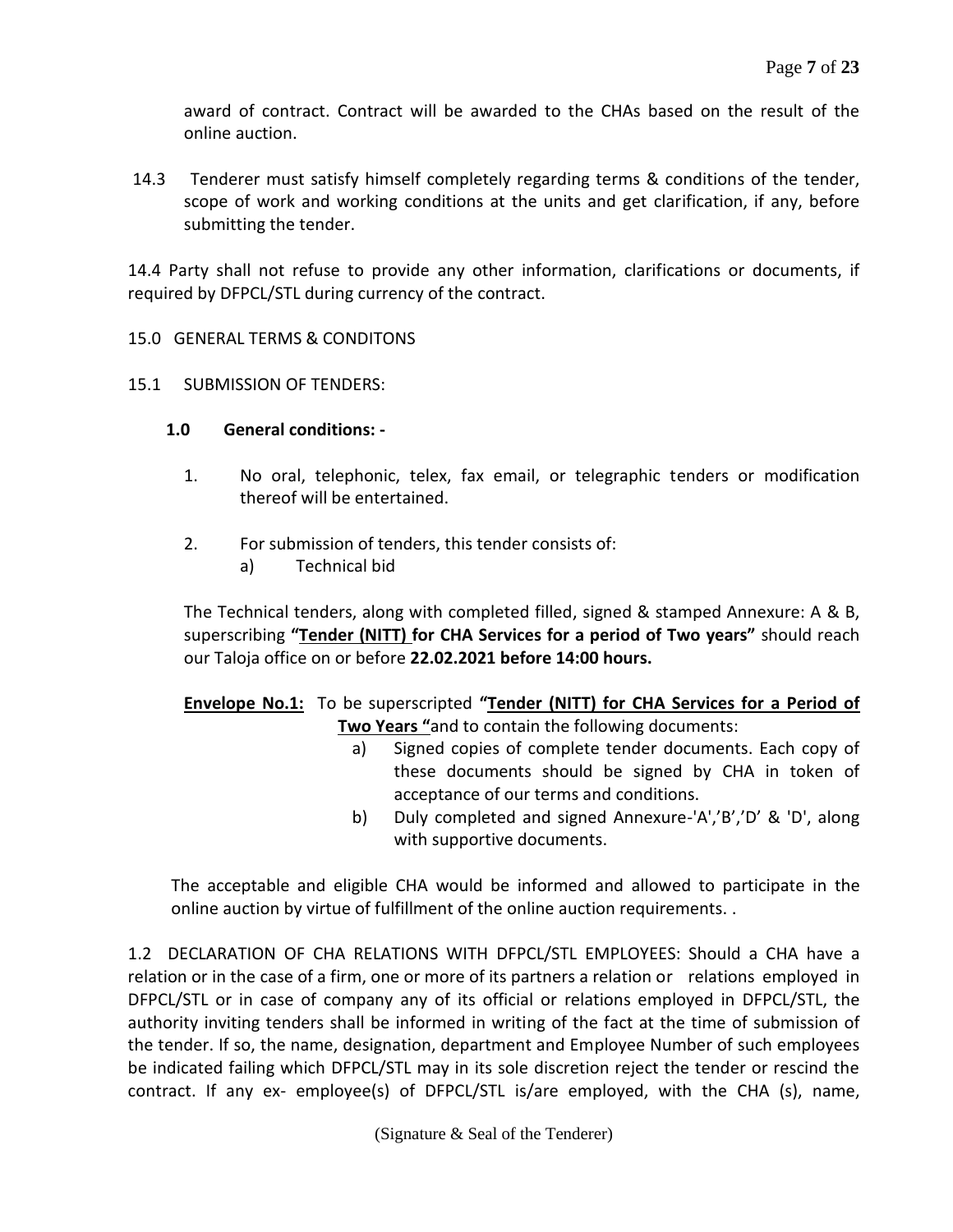designation, department and employee number of such employee(s) be indicated and if any exemployee(s) of DFPCL/STL is/are employed after acceptance of tender, the said particulars shall also be intimated immediately in writing to DFPCL/STL from time to time.

1.3 DFPCL/STL reserves the right to accept at its sole and unfettered discretion any of the tenders or part thereof or to reject any or all of the tenders or split and award work between more than one CHAs without assigning any reasons whatsoever.

1.4 The CHA(s) shall not be entitled to any claim including any cost, charges, TA/DA expenses or incidentals for the preparation and submission of this tender even if the Management may decide to withdraw the "NITT".

1.5The rates quoted by the CHA shall remain firm till the completion of job/contract period and during the extended period, if any. No escalation on any other ground shall be allowed.

# **2.0 DFPCL/STL not responsible for CHA(s) employees:-**

The CHA(s) may employ such employees as he may think fit, and the employees so employed shall be the employees of the CHA(s) for all purpose whatsoever and shall not be deemed to be in the employment of DFPCL/STL for any purpose whatsoever. The CHA(s) shall abide by all rules, laws and regulations that may be in force from time to time regarding the employment or conditions of service of the employees. If under any circumstances whatsoever DFPCL/STL is held liable or responsible in any manner whatsoever for the default or omission on the part of the CHA in abiding by aforesaid rules, laws and regulations or held liable or responsible to the employees of the CHA(s) in respect of any matter whatsoever, DFPCL/STL shall be reimbursed by the CHA(s) for the same as also any other expenses or costs incurred by DFPCL/STL on any proceedings or litigations as a result of any claim, demand or act on the part of CHA(s) DFPCL/STL shall be entitled to claim damages or compensation from the CHA(s) in that event. The DFPCL/STL reserve its right to deduct the above stated claims/ expenses etc from the dues of the Freight.

The CHA(s) is liable to take all precautions in respect of his men and materials as per safety code. In case of any injury or casualty of CHA's employees during working hours or outside, the CHA(s) shall be solely responsible and to pay all the compensation/exgratia/aid from his pocket. DFPCL/STL will not be responsible for such compensations at all, nor shall pay/reimburse any cost to the CHA(s) or his employees. The CHA(s) shall be liable to DFPCL/STL for any act of commission or omission on his part or on the part of his employees thereby causing any loss, damage or inconvenience to DFPCL/STL.

## 2.01 **CHA(s) to indemnify DFPCL/STL:**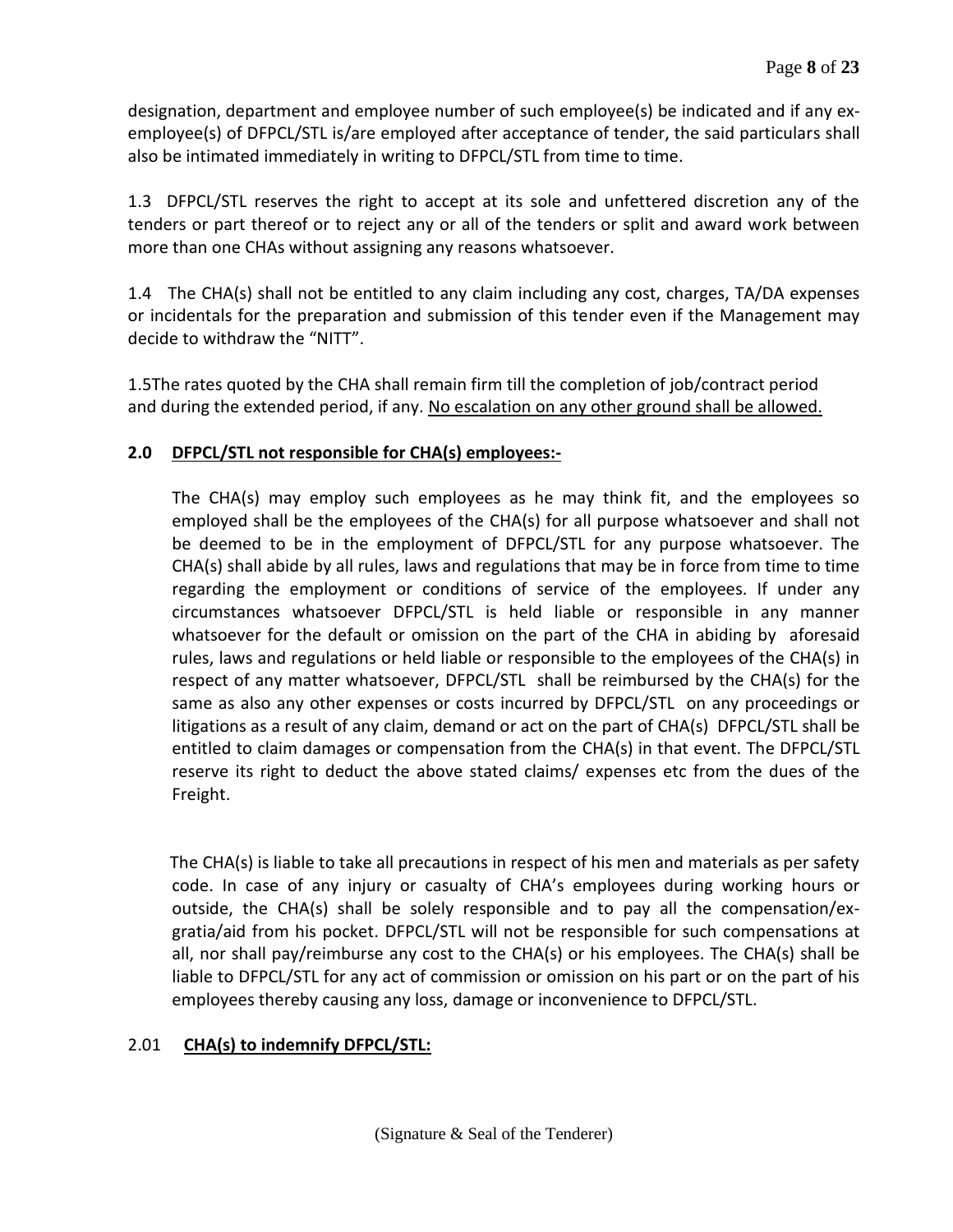The CHA(s) shall indemnify DFPCL/STL and every officer and employee of DFPCL/STL against all actions, proceedings, claims, demands, costs and expenses whatsoever arising out of or in connection with matters referred to in relevant clause and against all actions, proceedings, claims, demands, costs and expenses which may be made against DFPCL/STL for or in respect of, arising out of any failure by the CHA in the performance of his obligations under the contract documents.

### 2.02 **Payments of claims and demands:**

Should DFPCL/STL have to pay any money in respect of such claims or demands the aforesaid amount so paid and the cost incurred by DFPCL/STL shall be deducted from the CHA's bill or recovered otherwise and CHA shall not be at liberty to dispute or question the right of the DFPCL/STL to make such payments notwithstanding the same may have been made without its consent or authority or in law or otherwise to the contrary.

2.03 A CHA(s) at his own risk and cost will make goods, any damage or loss caused to plant equipment etc during execution of this contract. In this regard decision of officer in charge is final and binding to the CHA.

## **2.4 Insurance of Employees of CHA:-**

The CHA(s) shall at its own expense carry and maintain insurance as per Employees State Insurance Act, 1948(up to date) when applicable for its employees and shall indemnify and hold harmless DFPCL/STL from all liabilities whatsoever on this account.

## 2.05 **Dispute not to hold up works:**

The successful CHAs shall not stop the work in case of any dispute(s) unless further progress of work has been rendered impossible due to nonfulfillment of any reciprocal promise. Unilateral stoppage of work by the CHA shall be considered as a breach of contract and DFPCL/STL reserves the right to take such action as it may deem fit keeping its interest as paramount.

# 2.06 **FORECLOSURE OF CONTRACT IN FULL OR IN PART DUE TO ABANDONMENT OR REDUCTION IN SCOPE OF WORK:**

 If at any time after acceptance of the tender, DFPCL/STL decide to abandon or reduce the scope of the works for any reason whatsoever and hence does not require the whole or any part of the works to be carried out by CHA, DFPCL/STL shall give notice in writing to the effect to the CHA and the CHA shall have no claim to any payment of compensation or otherwise whatsoever on account of any profit or advantage which he might have derived from the execution of the work in full but which he did not derive in consequence of the foreclosure of the whole or part of the works.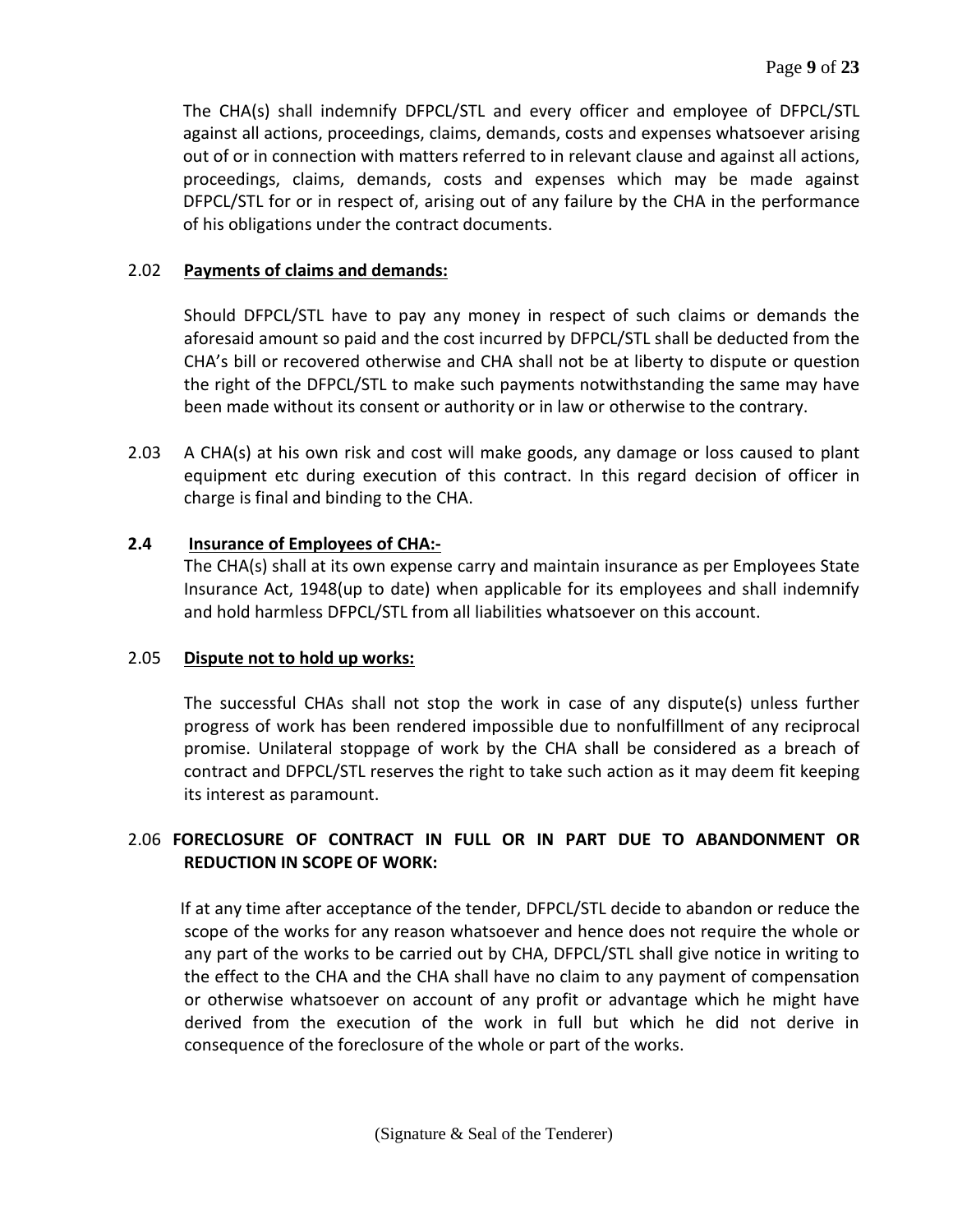- 2.07 The time allowed for execution of the work as specified in work order/letter of acceptance of DFPCL/STL or the extended time in accordance with these condition(s) shall be essence of the contract. The date of the commencement of work shall be reckoned on the date on which the LOI is issued or written order to commence the work, whichever is later. If the CHA commits default in commencing the execution of the work as aforesaid, the DFPCL/STL shall, without prejudice to any other right or remedy, be at liberty to forfeit the earnest money/initial security deposit absolutely beside other remedies.
- 2.08 The successful tenderer shall be required to execute formal agreement with DFPCL/STL within 10 days on receipt by him the letter of acceptance from DFPCL/STL in respect of his offer for carrying out the works according to terms and conditions of contract.

# **3.0 CHA's obligations**:

- 3.1 The CHA(s) shall on instruction of the job coordinator immediately remove from the work any person engaged/ employed thereon who may misbehave or cause any nuisance or otherwise in the opinion of the officer in charge is not a fit person to be retained on the work and such person shall not be again employed or allowed on the works without the prior permission of officer in charge in writing.
- 3.2 The successful CHAs shall afford all reasonable facilities and cooperation to various other agencies and CHAs for services not included in the contract, who maybe working on the site simultaneously so that the entire work can be preceded smoothly and simultaneously to a successful completion. The CHAs must take all the aforesaid factors into consideration while quoting the rates for tender and no extra charge will be allowed on any grounds arising out of or relating to the aforesaid factors.

# 3.3 **MEDICAL TREATMENT IN CASE OF ACCIDENT.**

It shall be the responsibility of the CHA to give medical treatment to his injured staff/workman/employee, who has met with an accident arising out of and during the course of employment, in case, the CHA fails to give medical treatment the company shall do so and shall recover the expenditure on account of medical treatment from the CHA's bill or from other dues of the CHA, if any or otherwise recover the same from CHA.

- 3.4 As a safeguard against the entry of bad elements into the DFPCL/STL premises, the CHA should get the antecedents of his representative / employees/labor verified by him before employing them.
- 3.5 The CHA(s) shall indemnify DFPCL/STL against any loss/injury while performing duty whether in station or out of station.
- 3.6 The CHA(s) shall comply with all central, State laws for the time-being in force.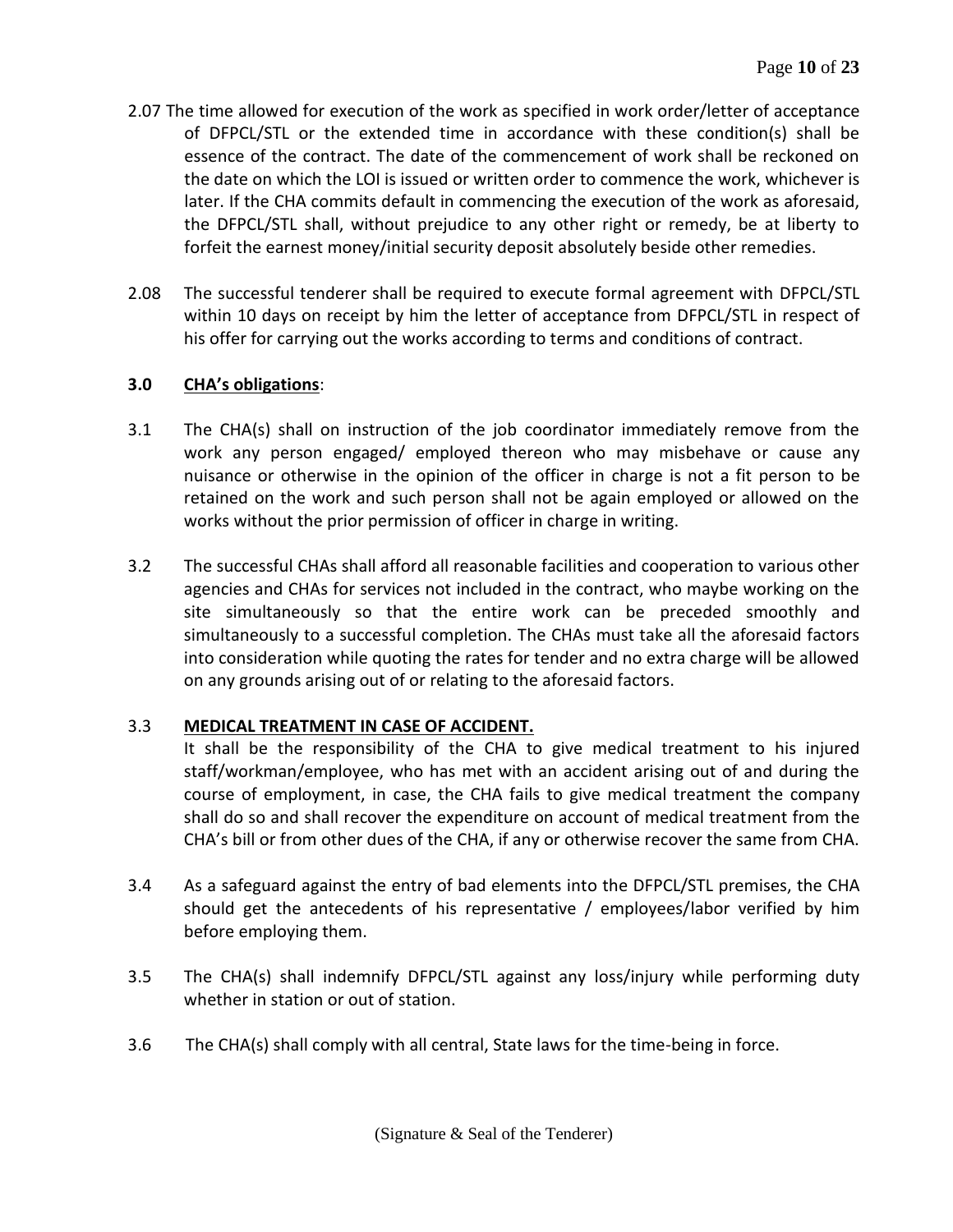- 3.7 Any act on part of the CHA(s) or his employees which will be prejudice to the reputation of DFPCL/STL, shall constitute grave breach of condition of the contract and shall render the contract liable for termination within 48 hours notice. In such event, the security deposit held by DFPCL/STL shall be forfeited without prejudice to any other remedy to which DFPCL/STL may be entitled.
- 3.8 The CHA(s) shall not assign or sub let the contract or any part thereof or allow any person to become interested therein in any manner whatsoever without DFPCL/STL's written permission. Any breach of this condition shall entitle the DFPCL/STL to terminate the contract under clause 10 of these conditions and the CHAs/ CHA shall also be liable for payment to DFPCL/STL in respect of any loss or damage arising or ensuing from such cancellation of contract. The permitted sub letting of service by the CHA(s) shall not absolve the CHA(s) of any responsibility under the contract. In the event, sufficient dues are not available to reimburse DFPCL/STL for the expenditure incurred by it for the above; the CHA shall reimburse DFPCL/STL for the same.
- 3.9 The CHA(s) should ensure that his representative and labour employed by him is confined to the specified area of work for which the contract has been awarded, it is also the responsibility of the CHA(s) to ensure that the labour so employed by him does not have to the other areas of the plants etc.
- 3.10 Entry gate passes: The CHA(s) shall make necessary arrangements for getting the entry/exit of his employees and inside/outside the factory/ plant area as per procedure laid down by DFPCL/STL from time to time.

# **4.00 SPECIAL TERMS AND CONDITIONS.**

The Contractor shall be responsible to ensure compliance with all Central and State Laws as well as the Rules, Regulations, Bye-laws and Orders of the Local Authorities and Statutory Bodies as may be in force from time to time. The Contractor shall give to the statutory bodies, local authorities, police and other relevant authorities all such notices etc. as may be required by law and obtain all requisite Licenses and pay all fees, Duties, Taxes, charges etc. in connection therewith as may be liable on account of his operations involved under this Contract.

Contractor should possess CHA License registration in their own name and should have handled clearance and movement during last three years under the registered license at JN Port. The CHA License registration at JNPT should be valid for minimum period up to March 2021.

The Contractor shall make well at his own cost any damage to the property of the Company or any other body, persons, local authorities etc. due to or arising from his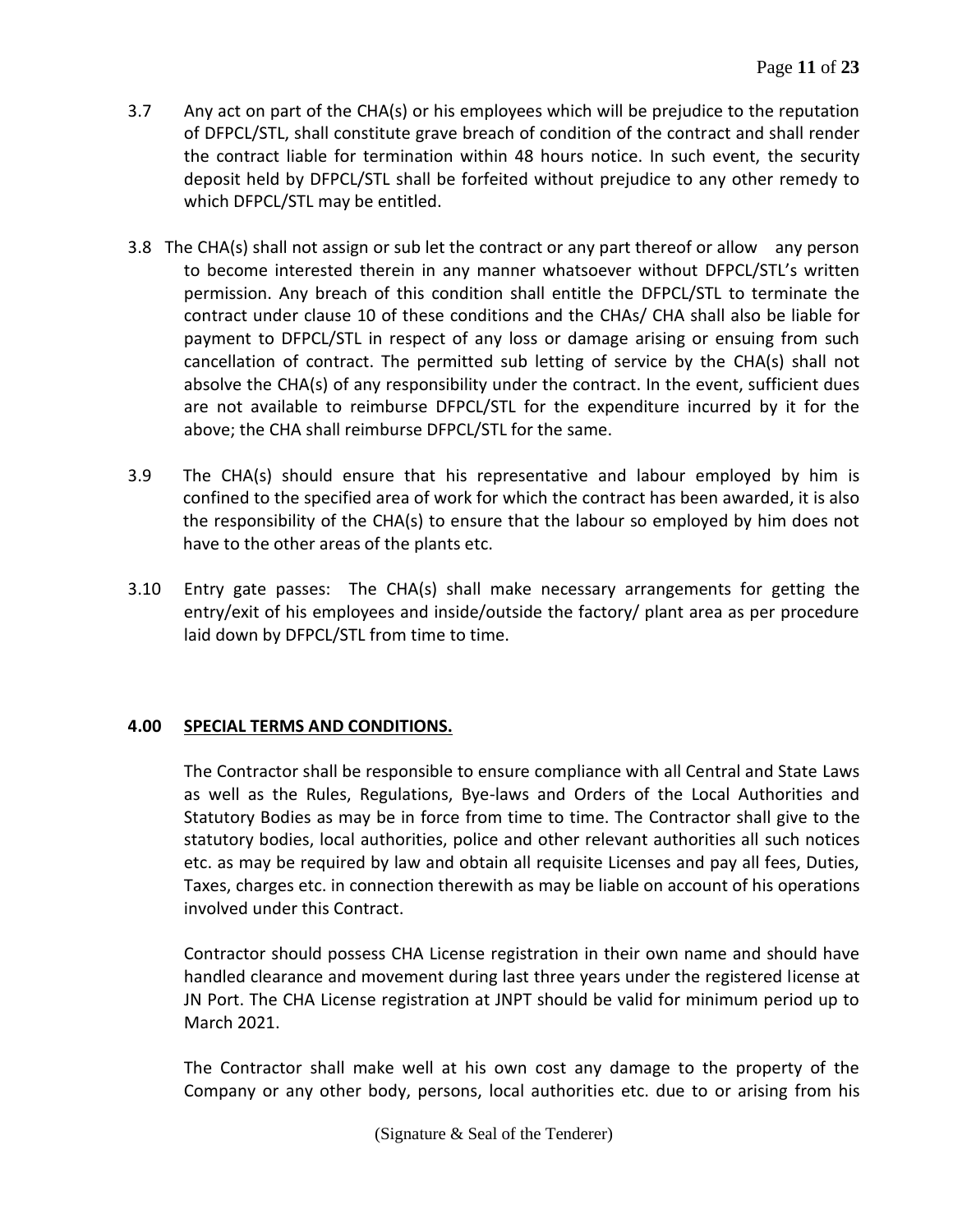operations involved under this Contract and the Company shall have the right to recover the cost of damage from dues payable or Security Deposit of the Contractor.

## **5.0 PROPER CHECKING AT THE TIME OF TAKING DELIVERY OF MATERIAL**

At the time of taking delivery of the materials, CHA will ensure that the material is received in good condition and it is properly sealed as per requirement. CHA(s) shall take all precautions and positive steps that are necessary to ensure the material under his charge is protected from loss, damage, contamination or deterioration and the same is delivered safely to the consignee without any shortage. Loss, if any, sustained by DFPCL/STL due to negligence on your part will be recovered from the CHA.

## 6.0 **DELAYS IN SERVICE & BILL OF ENTRY FILLING:**

A period of maximum **01 DAYS** will be allowed for delivery of Service. Incase delivery period is to cross the permissible period (beyond 24 hours) it is CHAs responsibility to inform DFPCL/STL mentioning the reason. Intimation of Bill of Entry filling should be given to DFPCL/STL in 1 day advance, so that there should not be delay occur in payment of customs duties.

# 7.0 **EMD / SECURITY DEPOSIT**

In the event of contract, the CHA shall be required to submit security deposit of Rs.1 lac for the faithful execution of contract along with your technical bid proposal. The security deposit can be furnished by way of a Bank Guarantee from any nationalized or scheduled Bank excluding Rural and Cooperative Banks. The Bank Guarantee must be valid till expiry of the contract plus claim period of three months. No charges are reimbursable for getting Bank Guarantee. CHA has the option to deposit Security Deposit in the form of Demand Draft, payable at Mumbai.

## **No interest shall be payable on Security Deposit.**

## 8.0 **PAYMENT TERMS**

Invoicing should be done in the name of DFPCL/STL at the above mentioned address of the registered office and should be supported by acknowledged copies of relevant documents. Invoice should clearly indicate your PAN, GST registration number.

Income tax as applicable shall be deducted at source as per the provision of Income Tax Act of 1961 as applicable from time to time.

## 9.0 **FORCE MAJEURE:**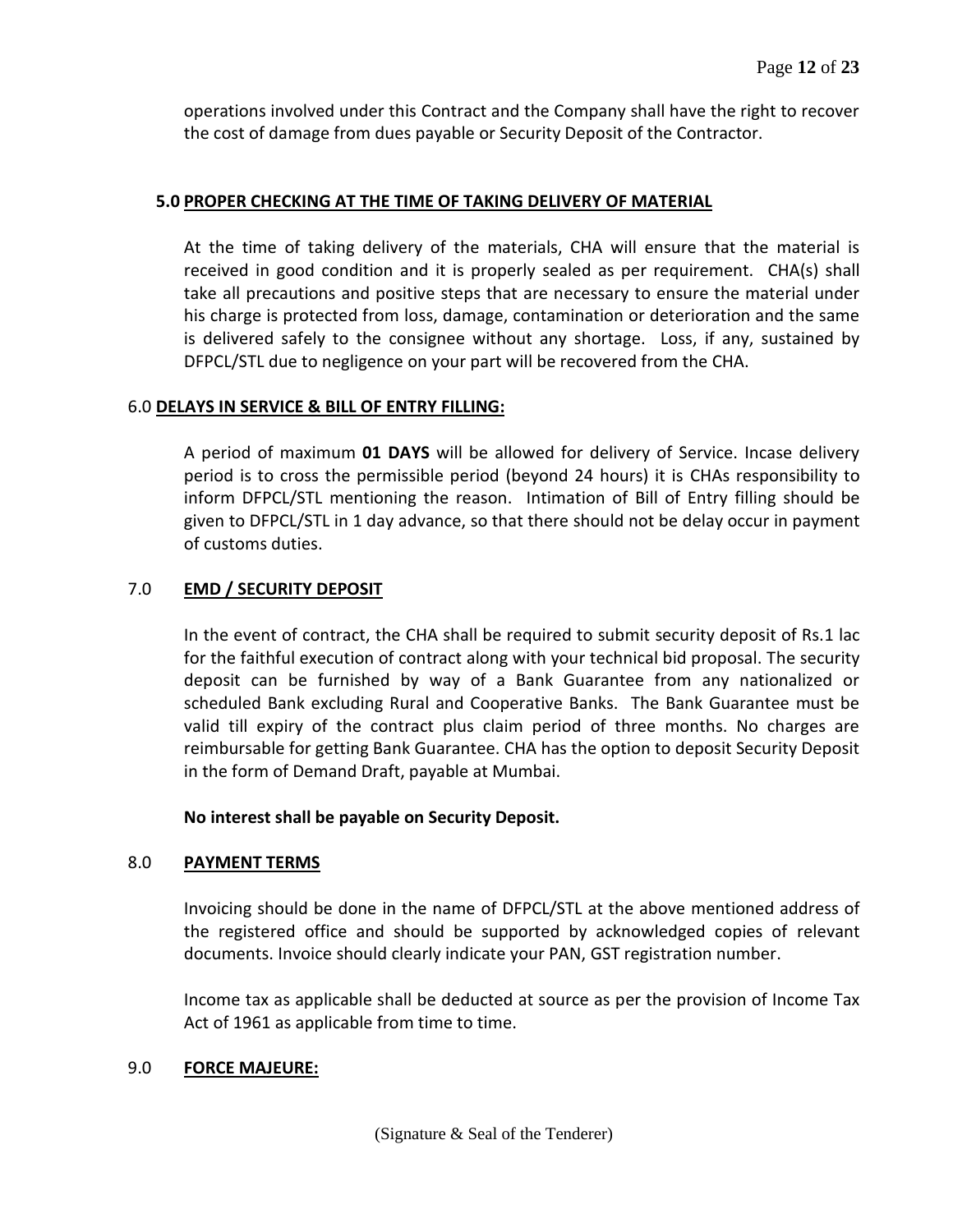Neither CHA(s) nor DFPCL/STL shall be liable for any claim on account of any loss, damage or compensation, whatsoever , arising out of any failure to carry out the terms of this contract where such failure is caused due to war, hostilities, revolutions, epidemics, rebellion, mutiny, civil commotion, fire riots, earthquake, drought, floods, civil commotion, strike, act of God or due to any restraint or regulations of the State or Central Govt. or a local authority/authorities provided a notice of such occurrence is given to other CHA(s) in writing within 3 days of the occurrence of force majeure conditions, furnishing therewith a documentary evidence supporting the invoking of force majeure clause. On cessation of force majeure, the CHA (s) invoking force majeure conditions shall also give documentary evidence thereof to this effect i.e. cause of force majeure and for the duration of force majeure. In case of force majeure lasting continuously for a period of two months, both the parties should consult each other regarding the future execution of the contract. No other cause shall be considered the cause of force majeure.

## 10.0 **TERMINATION OF CONTRACT IN FULL OR PART:**

- A) If the CHA(s):
	- i) Fails to undertake the job after acceptance of his tender and award of work by DFPCL/STL or
	- ii) At any time makes default in proceeding with the work in full or in part with due diligence and continue to do so after a notice in writing of 14 days from DFPCL/STL or
	- iii) Become bankrupt or insolvent or
	- iv) Make an arrangement with or assignments in favor of his creditors, or inspection of his creditors or
	- v) Being a company or corporation, go into liquidation (other than a voluntary liquidation for the purpose of amalgamation or reconstruction) or
	- vi) Have an execution levied on his goods or property on the works or
	- vii) Assign, transfer, sublets the contract or any part thereof, otherwise, than if any, as provided in the contract or
	- viii) Unilateral stoppage of work or
	- ix) Abandon the contract or
	- x) Persistently disregard the instructions of DFPCL/STL or
	- xi) Fail to adhere to the agreed programmed of work or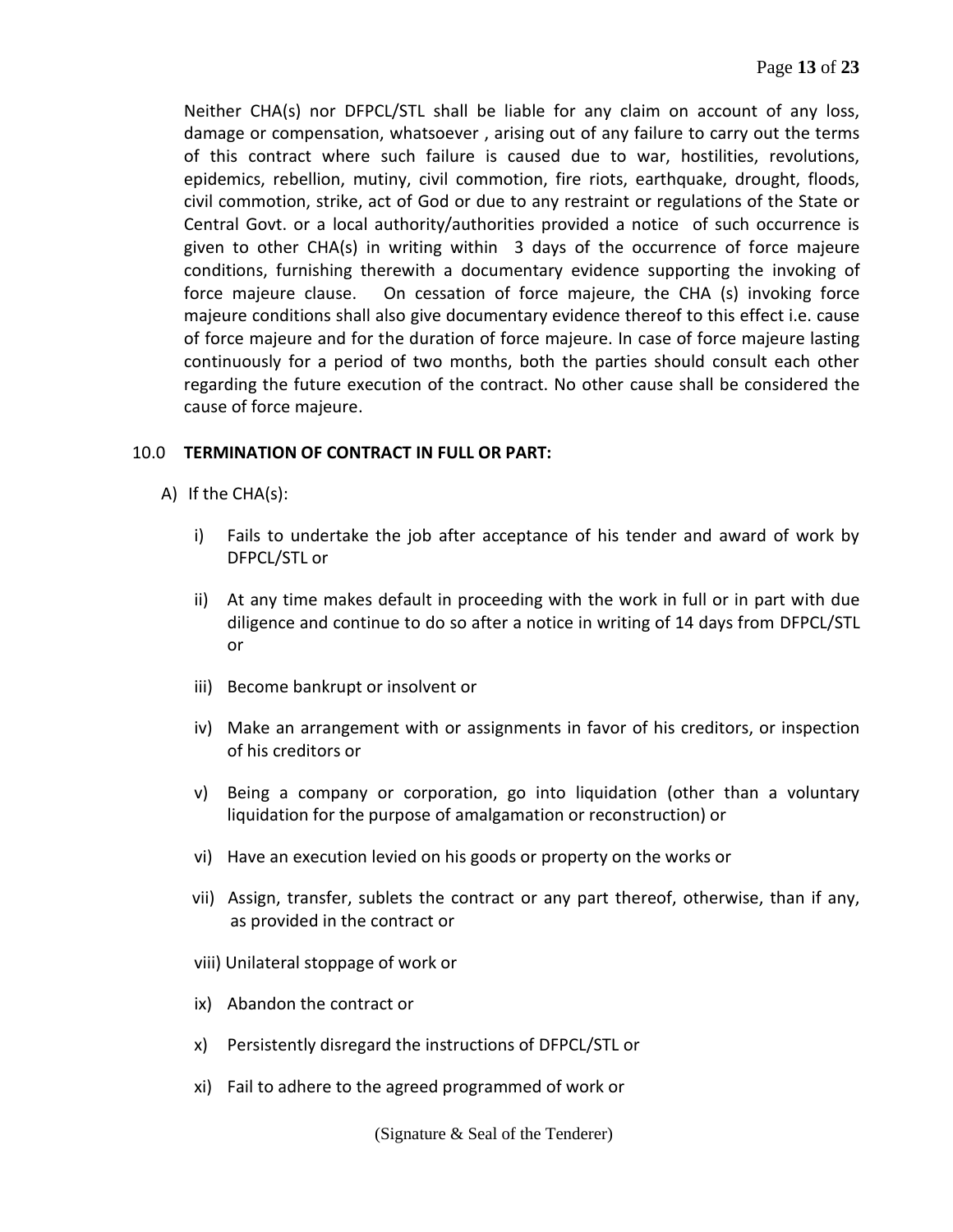- xii) Contravenes any provision of contract or
- xiii) Shall obtain a contract with DFPCL/STL as a result offering tendering or other non bona fide methods of competitive tendering or
- B) Without prejudice to any other remedy, DFPCL/STL reserves its right to adopt any or several of the following courses:
	- i) Award parallel contract and/or
	- ii) To recover from CHA any loss incurred by DFPCL/STL when the CHA unable to execute the contract and/or
	- iii) Terminate the contract and/or
	- iv) Forfeit the earnest money, security deposit and/or
	- v) To get the execution of contract for the remaining period at the risk and cost of the CHA(s) and/or
	- **vi)** Delist /blacklist the CHA.

## **11.0 ARBITRATION**

The Arbitration & Conciliation Act, 1996 or any statutory modification or re-enactment thereof and the rules made there--under shall govern the Arbitration proceedings. Arbitration to be conducted as per Rules of Indian Council of Arbitration. Sitting of arbitration shall be Mumbai.

#### **12.0 JURISDICTION**

In the event any matter concerning the implementation, interpretation or rights and liabilities, determination and for any interim-relief under Arbitration and Conciliation Act, the Courts at Panvel shall have exclusive Jurisdiction to try or entertain the same.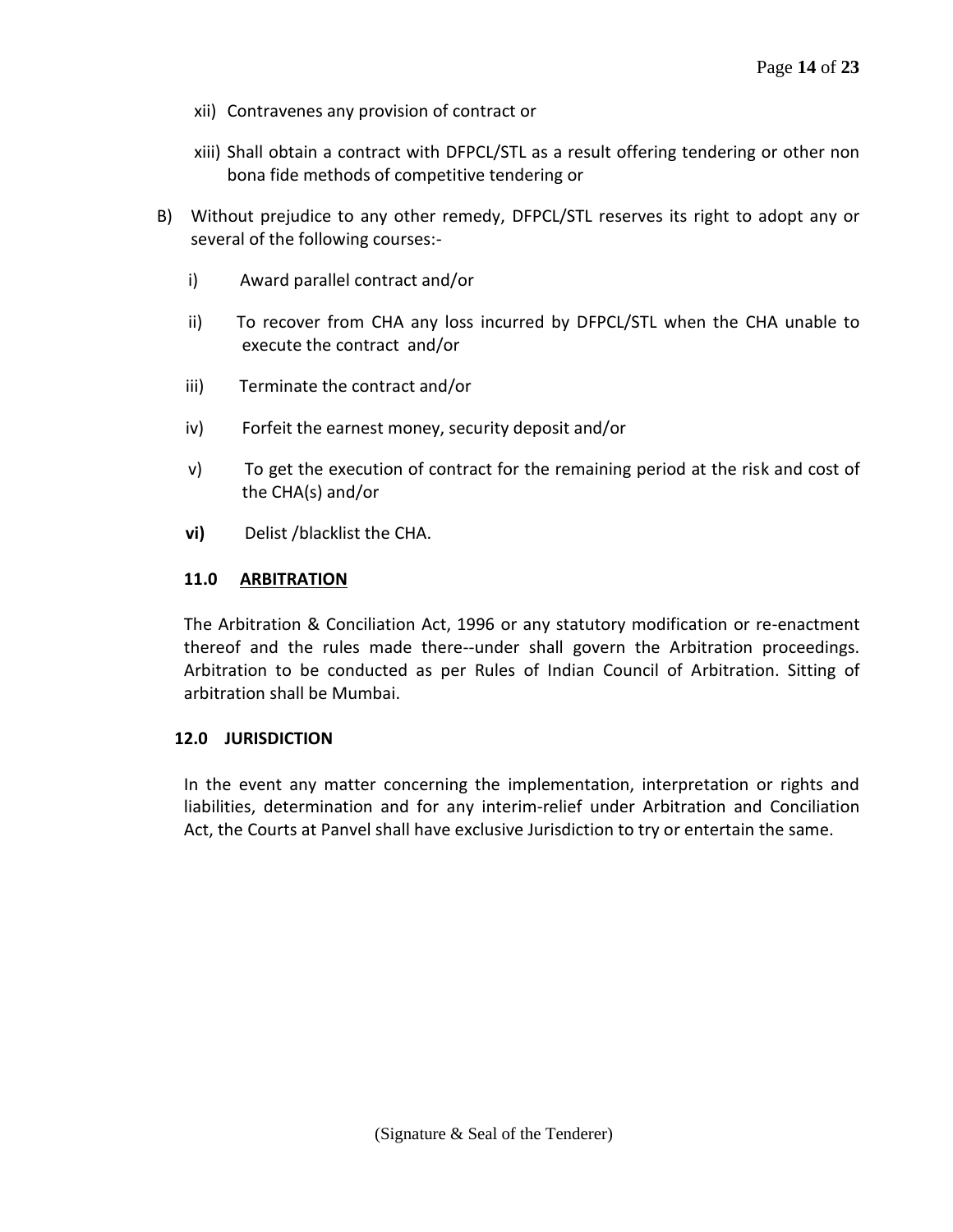### **For DEEPAK FERTILISERS AND PETROCHEMICALS CORPN. LTD/SMARTCHEM TECHNOLOGIES LTD.**

**Srikanta Behera General Manager (COMMERCIAL)**

### **ALL THE TERMS AND CONDITIONS OF TECHNICAL TENDER DOCUMENT ARE ACCEPTED.**

Dated : Case Contract (Signature & Seal of the Tenderer )

Place :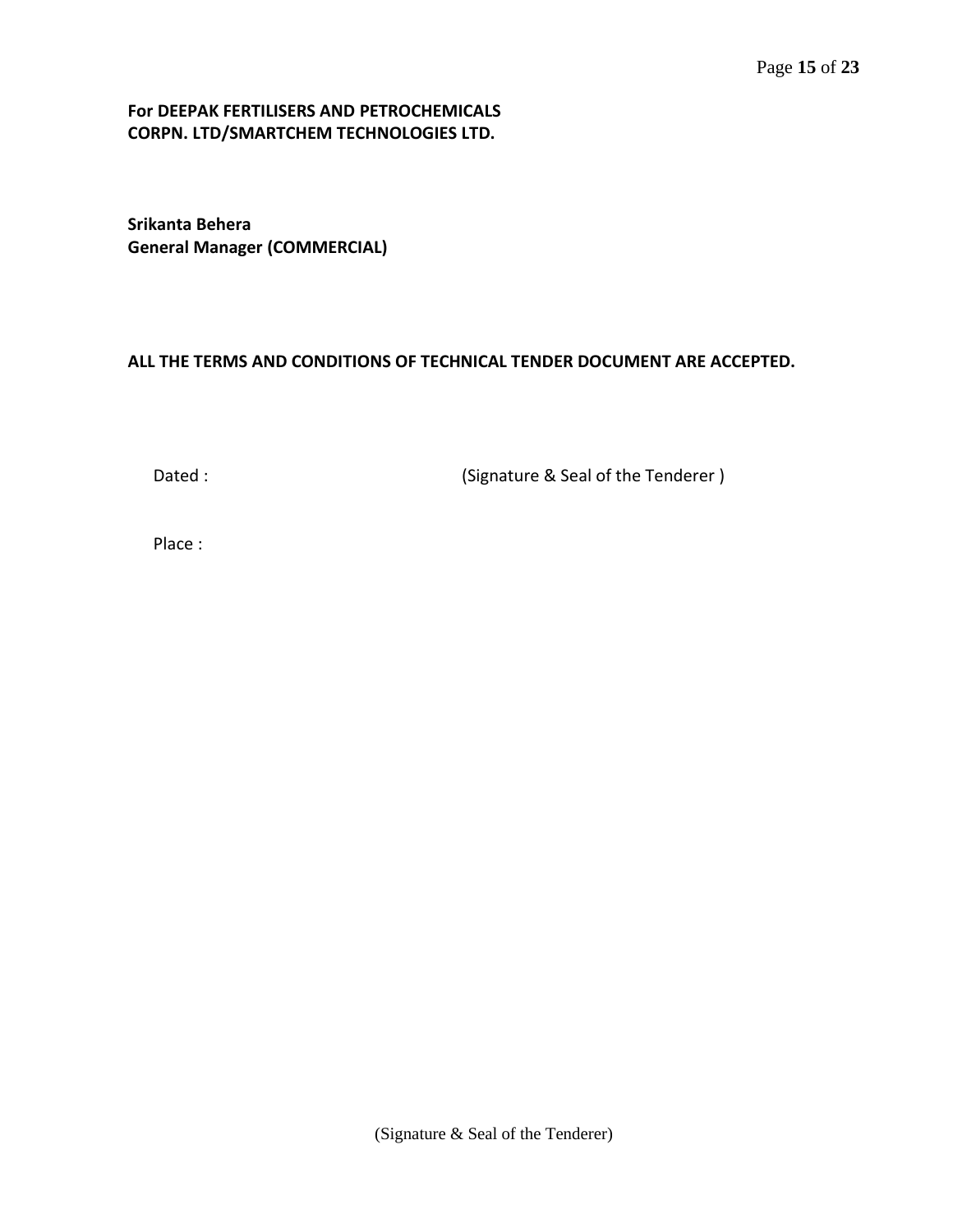# **ANNEXURE -A**

## INFORMATION REGARDING TECHNICAL QUALIFICATION

| 1.       | Name of CHA (M/s.) -                                                                      |  |
|----------|-------------------------------------------------------------------------------------------|--|
| 2.       | Address of Regd. Office<br>(With documentary evidence)                                    |  |
| 3.       | Name of Contact Person<br>With address                                                    |  |
| 4.       | Telephone Number (s)                                                                      |  |
| 5.<br>6. | Fax Number (s)<br>E-Mail                                                                  |  |
| $7.*$    | Details of Firm<br>a) Date of Establishment<br>b) Registration No<br>c) Valid up to       |  |
| $8.*$    | Type of Firm<br>Whether Proprietorship/<br>Partnership/Public Limited/<br>Private Limited |  |
| $9.*$    | Name & Address of<br>Proprietor/Partner/Director<br>Tel.No. & Fax No., Office             |  |
| $10.*$   | GST No & date -                                                                           |  |
| $12.*$   | PAN <sub>No.</sub>                                                                        |  |
| $13.*$   | Certified copy of GST<br>Registration No. Issued by GST -                                 |  |
|          | $14$ $K$ can of Delange Sheet for Lest $2$ $V$ can                                        |  |

14\*Copy of Balance Sheet for Last 3 Years or Acknowledged copy of I.T. Returns:

15.\*Original Copy of Solvency Certificate ……………………………… To be attached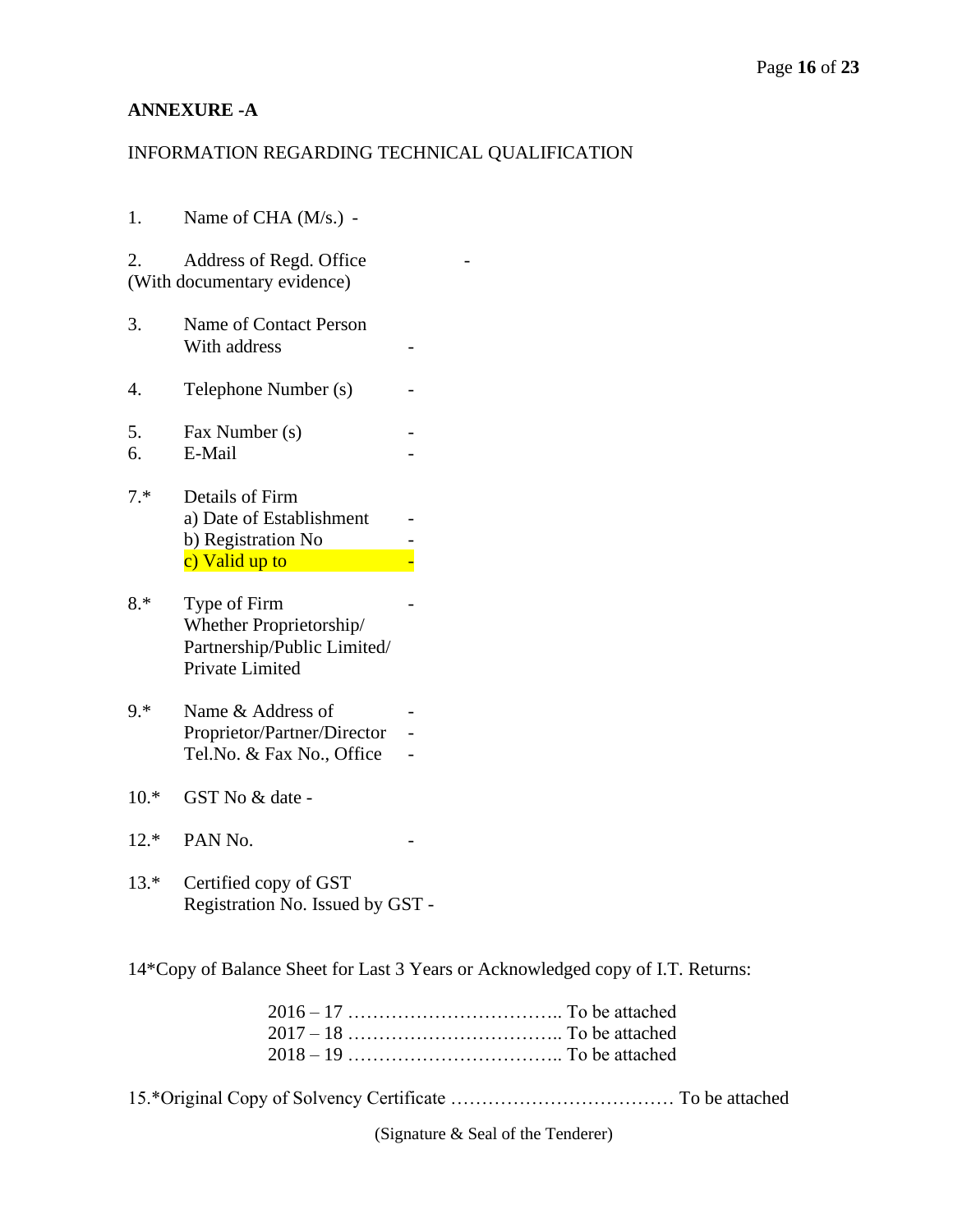16. Details of Bank Account:

 Account Number: Name & Branch Code: & **branch code** RTGS/ NEFT/ IFSC Code:

17.\* Details of Past Experience/contracts executed to Fertilizer/Chemical companies in last three years

| <b>S.No.</b> | <b>Name of the</b><br><b>Organization</b> | <b>PO No &amp; Period of</b><br><b>Order</b> | <b>Value of Order</b><br><b>Executed (Rs.)</b> |
|--------------|-------------------------------------------|----------------------------------------------|------------------------------------------------|
|              |                                           |                                              |                                                |
|              |                                           |                                              |                                                |
|              |                                           |                                              |                                                |
|              |                                           |                                              |                                                |
|              |                                           |                                              |                                                |

(Please attach separate sheet for additional information)

Copy of Purchase Order or Performance Certificate issued by the Organizations served / being served in support of above to be enclosed.

Have the Firm ever been De-listed/Blacklisted by any PSU/Co-operative/reputed Private Sector Organization: (Undertaking to be given as per Annexure "B")

Any Relationship with DFPCL/STL Employee: (Undertaking to be given as per clause No. 1.5)

If any other sister concern has applied for this tender:

21. Any other relevant information:

Date:

## **Signature with Seal**

 **(Proprietor/Partner/Managing Director/Director)**

**\* Documentary Proof to be enclosed.**

**NOTE: - Furnishing of False/Incomplete Information with the application would lead to Rejection of application**.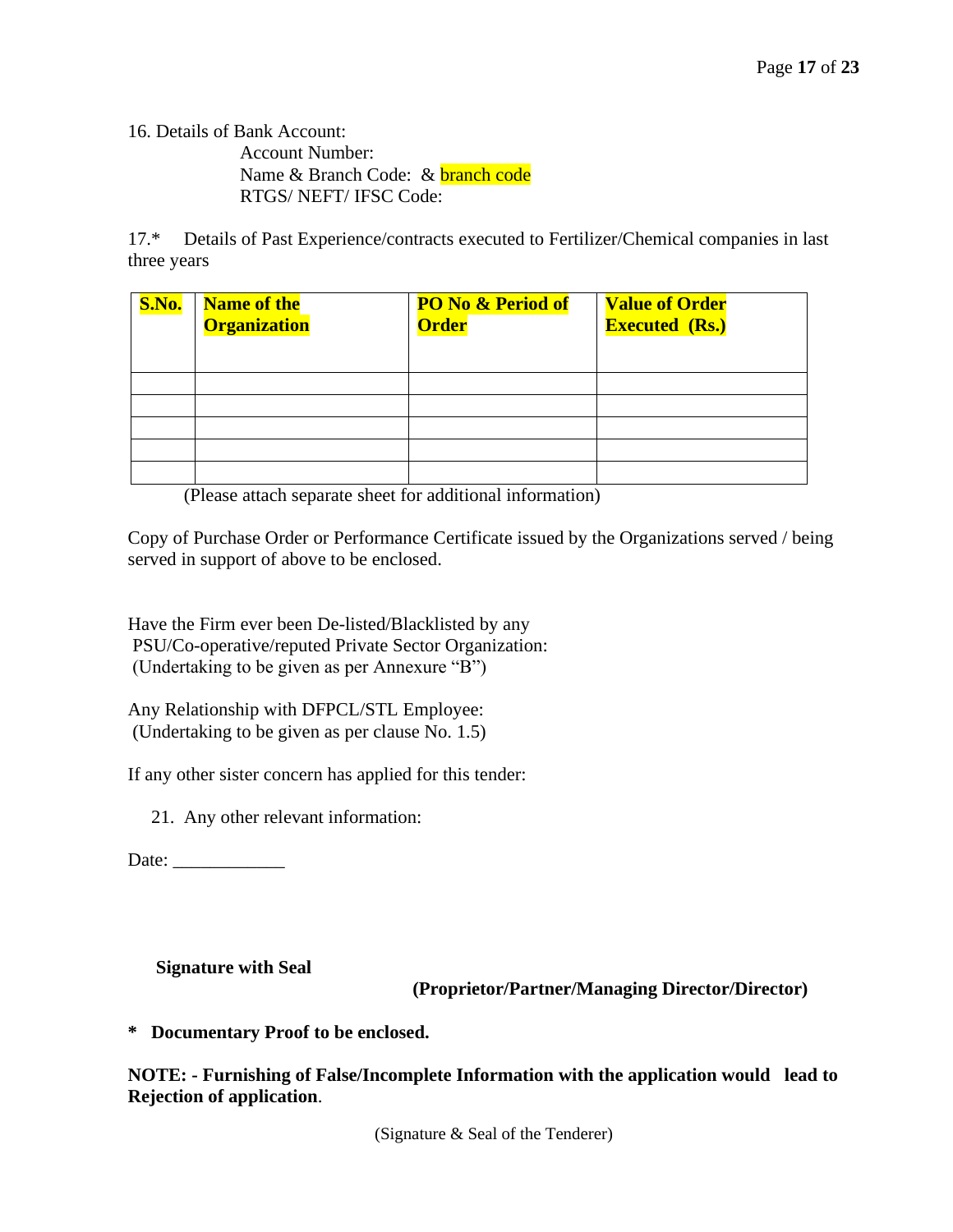# **ANNEXURE-B**

I XXXXX S/o Sh. XXXX aged XX years working as Managing Director / Authorized Signatory on behalf of M/s XXXXXXX having registered office at XXXXXX

Hereby solemnly affirm and declare as under:

(a) That no other Firm / Sister concern/ Associate belonging to the same group is participating / submitting this tender.

( b ) That the bidder, their associate, sister concern etc. have not been blacklisted / de-listed or put on holiday by any Institutional Agency/ Govt. Dept./ Public Sector Undertaking in the last two years.

 In case any information or fact is found untrue or false, I may be disqualified / debarred from all future dealings with DFPCL/STL.

Dated: (Signature of Authorized Representative)

Place: (Seal of the Firm)

# **INFRASTRUCTURE / HUMAN RESOURCE:**

- 1. Total number of persons employed:
- 2. No. of branch offices: 0
- 3. Logistics infrastructure possessed: Non asset based company.

(Signature of the Tenderer & Seal)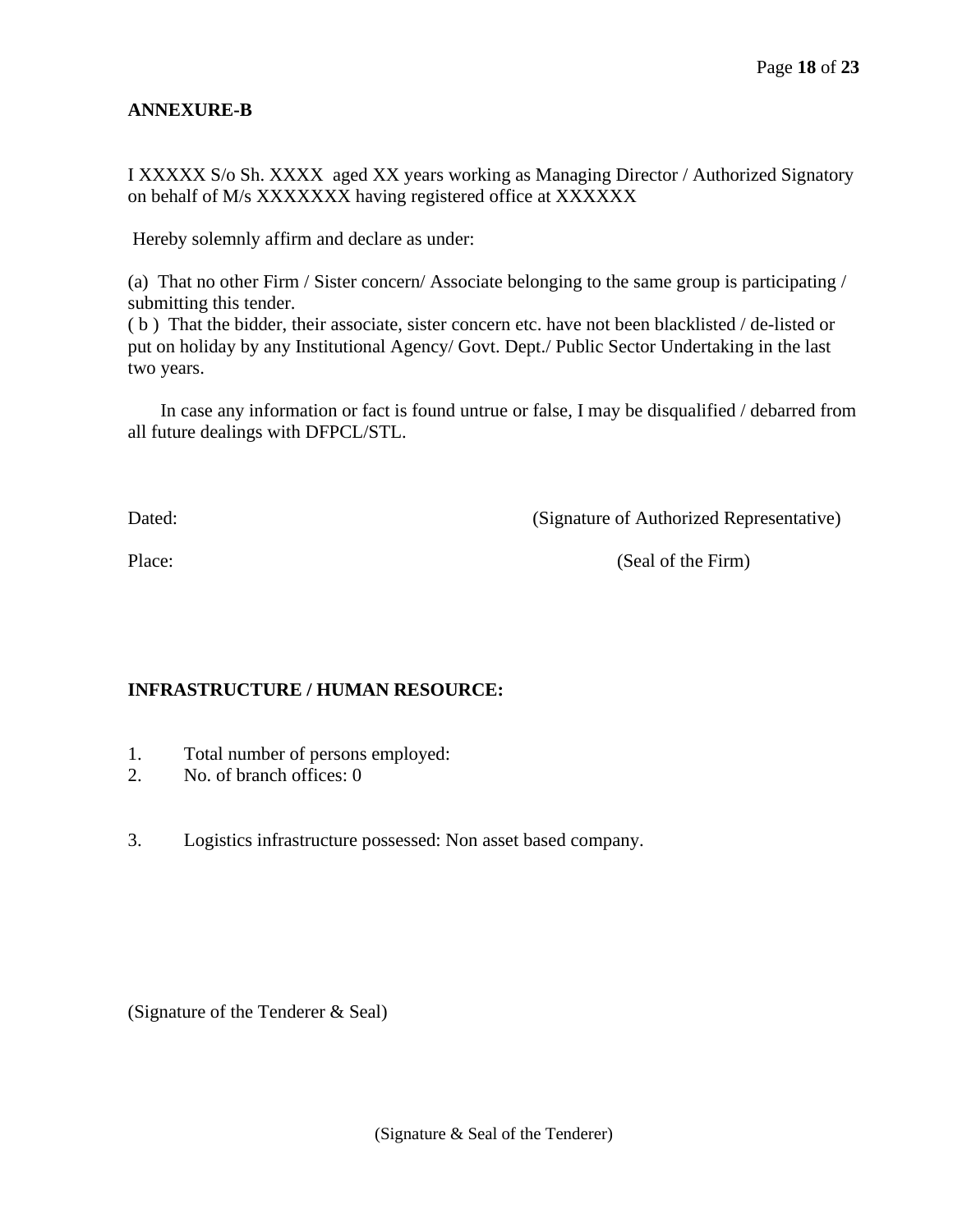|                          | Annexure C.                                                                                                    |                  |
|--------------------------|----------------------------------------------------------------------------------------------------------------|------------------|
|                          | Rate:; for Air Consignment                                                                                     |                  |
| Sr.no                    | Descriptiori                                                                                                   | Applicable retes |
|                          |                                                                                                                |                  |
| 1                        | <b>Agency Charges + Examination Charges</b>                                                                    |                  |
|                          | Customs Duty, MBPT Charges, Stamp duty, Shipping Company<br>Charges, ICD Charges, Customs/ICD overtime, Survey |                  |
| $\overline{2}$           | Fees, Crane, Forklift & Labour Charges, Any Charges of<br>direct                                               |                  |
|                          | <b>Examination Expenses</b>                                                                                    |                  |
| 3                        |                                                                                                                |                  |
|                          |                                                                                                                |                  |
| $\overline{\mathcal{A}}$ | <b>Bond Charges</b>                                                                                            |                  |
|                          |                                                                                                                |                  |
| 5                        | <b>License Debiting Charges</b>                                                                                |                  |
|                          |                                                                                                                |                  |
| 6                        | License registration & Cancellation Charges DEEC/SHIS                                                          |                  |
|                          |                                                                                                                |                  |
| $\tau$                   | Re-Import of Repaired Machinery                                                                                |                  |
|                          |                                                                                                                |                  |
| $8\,$                    | Transport Charges                                                                                              |                  |
|                          |                                                                                                                |                  |
|                          | Taxi                                                                                                           |                  |
|                          |                                                                                                                |                  |
|                          | Tempo                                                                                                          |                  |
|                          |                                                                                                                |                  |
|                          | Truck                                                                                                          |                  |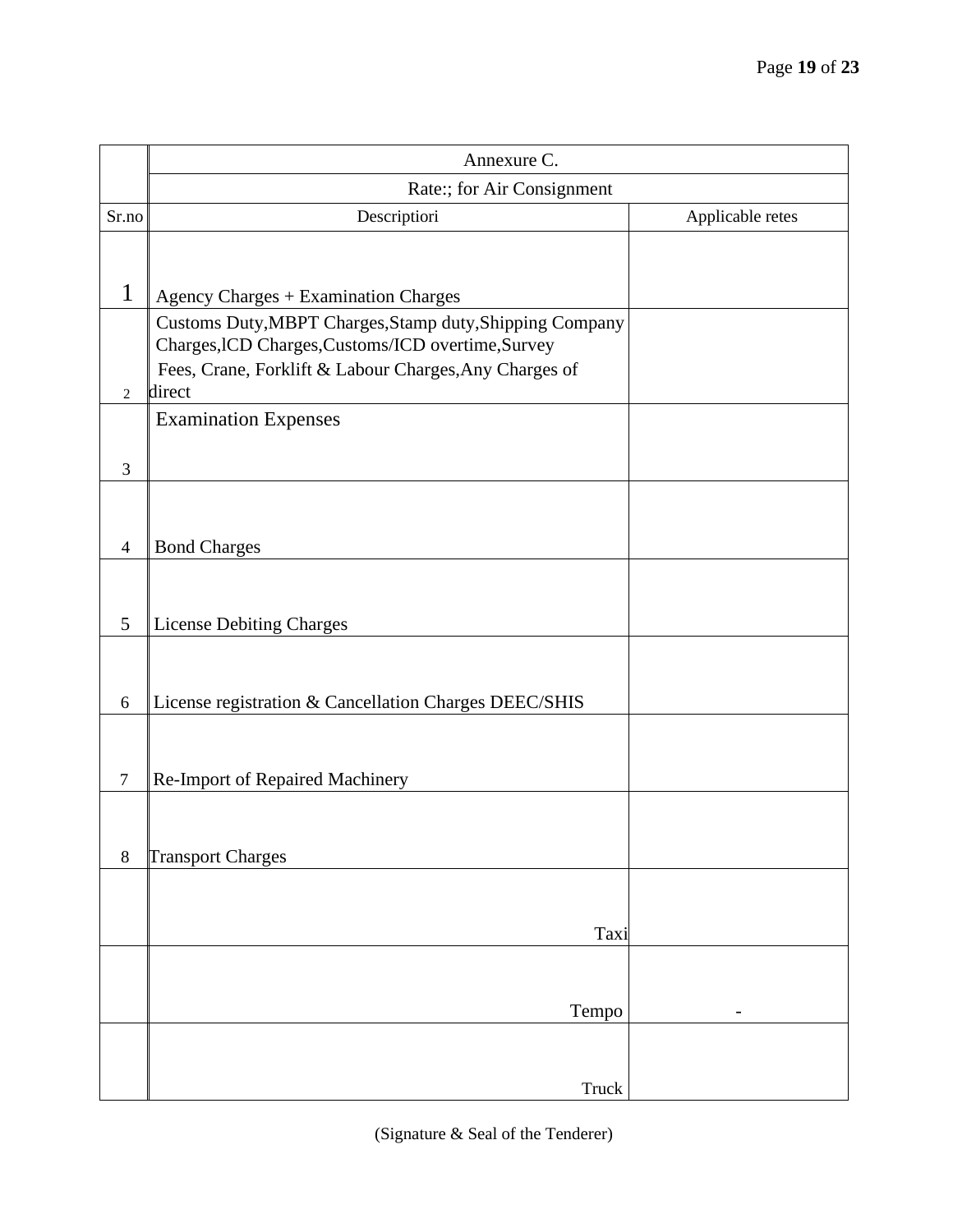|    | Trailer               |  |
|----|-----------------------|--|
|    |                       |  |
|    | Vehicle for ODC Cargo |  |
|    |                       |  |
| 10 | <b>GST</b>            |  |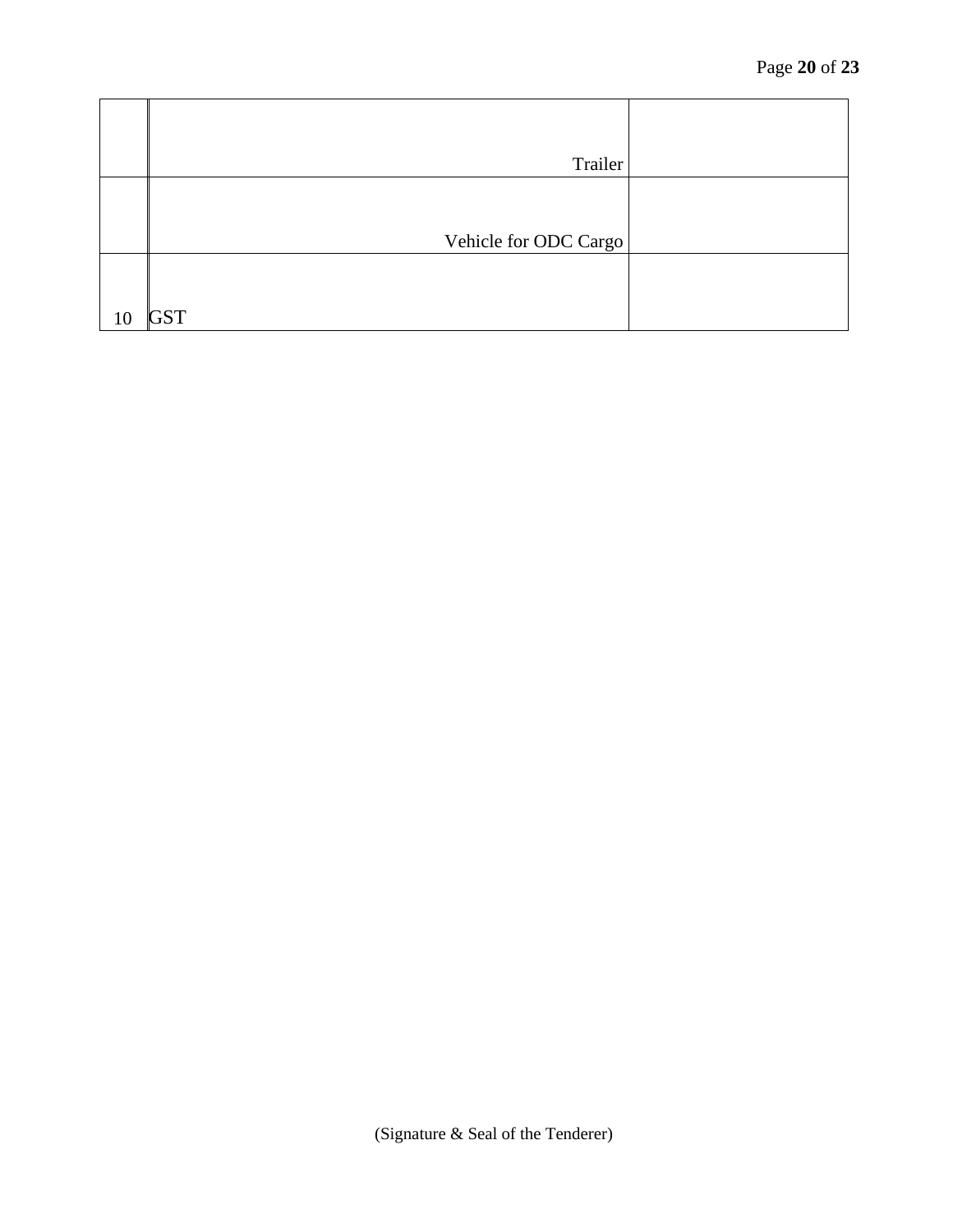|        | Annexure D                                                                                                            |                  |  |
|--------|-----------------------------------------------------------------------------------------------------------------------|------------------|--|
|        | Rates for Sea Consignment                                                                                             |                  |  |
| Sr.n   | Description                                                                                                           | Applicable rates |  |
|        | 1 Agency Charges + Examination Charges                                                                                |                  |  |
|        | Customs Duty, MBPT Charges, Stamp Duty, Shipping<br>Company Charges, ICD Charges, Customs/ICD overtime,<br>$2$ Survey |                  |  |
|        | FCL Container Handling Charges                                                                                        |                  |  |
|        | <b>LCL Container Handling Charges</b>                                                                                 |                  |  |
|        | 3 Bond Charges                                                                                                        |                  |  |
|        | 4 License Debiting Charges                                                                                            |                  |  |
|        | 5 License registration & Cancellation Charges DEEC/SHIS                                                               |                  |  |
|        | 6 Re-Import of Repaired Machinery                                                                                     |                  |  |
| $\tau$ | <b>Transport Charges</b>                                                                                              |                  |  |
|        | Taxi                                                                                                                  |                  |  |
|        | Tempo                                                                                                                 |                  |  |
|        | Truck                                                                                                                 |                  |  |
|        | Trailer                                                                                                               |                  |  |
|        | Vehicle for ODC Cargo                                                                                                 |                  |  |
|        | 9 GST                                                                                                                 |                  |  |